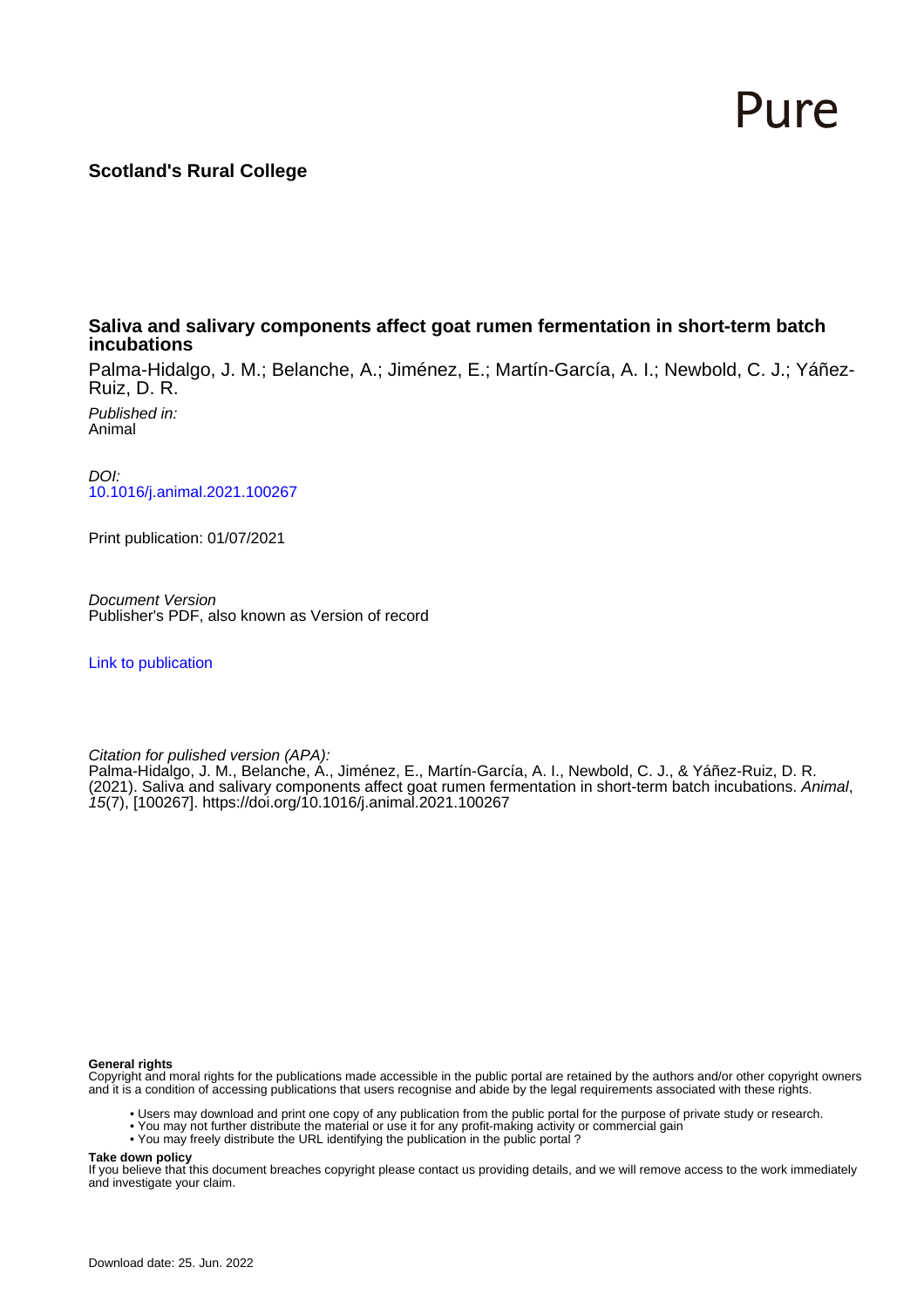

Contents lists available at [ScienceDirect](http://www.sciencedirect.com/science/journal/17517311)

# Animal



# The international journal of animal biosciences

# Short communication: Saliva and salivary components affect goat rumen fermentation in short-term batch incubations



J.M. Palma-Hidalgo <sup>a</sup>, A. Belanche <sup>a</sup>, E. Jiménez <sup>a</sup>, A.I. Martín-García <sup>a</sup>, C.J. Newbold <sup>b</sup>, D.R. Yáñez-Ruiz <sup>a,</sup>\*

<sup>a</sup> Estación Experimental del Zaidín (CSIC), Profesor Albareda 1, 18008 Granada, Spain <sup>b</sup> Scotland's Rural College (SRUC), Peter Wilson Building King's Buildings, W Mains Rd, Edinburgh EH9 3JG, United Kingdom

#### article info

Article history: Received 18 January 2021 Revised 27 April 2021 Accepted 29 April 2021

Keywords: Immunoglobulin In vitro fermentation Microbial immune modulation Rumen microbiome Salivary proteins

#### ABSTRACT

The research about the role of saliva in ruminants has been mainly focused on its buffering capacity together with facilitation of the rumination process. However, the role of salivary bioactive components on modulating the activity of the rumen microbiota has been neglected until recently. This study developed an in vitro approach to assess the impact of different components in saliva on rumen microbial fermentation. Four different salivary fractions were prepared from four goats: (i) non-filtrated saliva (NFS), (ii) filtrated through 0.25  $\mu$ m to remove microorganisms and large particles (**FS1**), (iii) centrifuged through a 30 kDa filter to remove large proteins,  $(FS2)$ , and (iv) autoclaved saliva  $(AS)$  to keep only the minerals. Two experiments were conducted in 24 h batch culture incubations with 6 ml of total volume consisting of 2 ml of rumen fluid and 4 ml of saliva/buffer mix. In Experiment 1, the effect of increasing the proportion of saliva (either NFS or FS1) in the solution (0%, 16%, 33% and 50% of the total volume) was evaluated. Treatment FS1 promoted greater total volatile fatty acids (VFA) (+8.4%) and butyrate molar proportion (+2.8%) but lower NH3-N concentrations than NFS fraction. Replacing the bicarbonate buffer solution by increasing proportions of saliva resulted in higher NH<sub>3</sub>-N, total VFA (+8.0%) and propionate molar proportion (+11%). Experiment 2 addressed the effect of the different fractions of saliva (NFS, FS1, FS2 and AS). Saliva fractions led to higher total VFA and  $NH<sub>3</sub>-N$  concentrations than non-saliva incubations, which suggests that the presence of some salivary elements enhanced rumen microbial activity. Fraction FS1 promoted a higher concentration of total VFA (+7.8%) than the other three fractions, and higher propionate (+26%) than NFS and AS. This agrees with findings from Experiment 1 and supports that 'microbe-free saliva', in which large salivary proteins are maintained, boosts rumen fermentation. Our results show the usefulness of this in vitro approach and suggest that different salivary components can modulate rumen microbial fermentation, although the specific metabolites and effects they cause need further research.

 2021 The Authors. Published by Elsevier B.V. on behalf of The Animal Consortium. This is an open access article under the CC BY-NC-ND license (<http://creativecommons.org/licenses/by-nc-nd/4.0/>).

#### Implications

An effective modulation of the rumen microbiome requires comprehensive understanding of the factors that drive its composition and activity. The vast amount of saliva that enters the rumen together with the presence of a range of metabolites suggest that some salivary components may play a relevant role in shaping rumen microbial activity. These initial in vitro tests have shown that using saliva (instead of buffer) enhances microbial fermentation and that the effect relies on the presence of large salivary proteins. This represents an important step toward identifying the specific salivary components and mechanisms involved in rumen

⇑ Corresponding author. E-mail address: [david.yanez@eez.csic.es](mailto:david.yanez@eez.csic.es) (D.R. Yáñez-Ruiz).

microbial activity and the potential development of modulation tools.

#### Introduction

Saliva, together with drinking water, represents the main liquid input into the rumen and it has been reported that total daily saliva secretion may reach from 117 to 183 kg in cattle ([Meyer et al.,](#page-5-0) [1964\)](#page-5-0) and from 1.2 to 10.2 L in sheep [\(Somers, 1957; Tomas,](#page-5-0) [1973; Piccione et al., 2006](#page-5-0)). In all domestic animals the main function of saliva is to assist mastication and deglutition. In ruminants, however, given the lack of secretions through the rumen wall, saliva also has other important roles, including facilitating the deglutition and regurgitation of the feed during the rumination process, allowing nitrogen (as urea) to be recycled into the rumen and pro-

1751-7311/© 2021 The Authors. Published by Elsevier B.V. on behalf of The Animal Consortium.

<https://doi.org/10.1016/j.animal.2021.100267>

This is an open access article under the CC BY-NC-ND license ([http://creativecommons.org/licenses/by-nc-nd/4.0/\)](http://creativecommons.org/licenses/by-nc-nd/4.0/).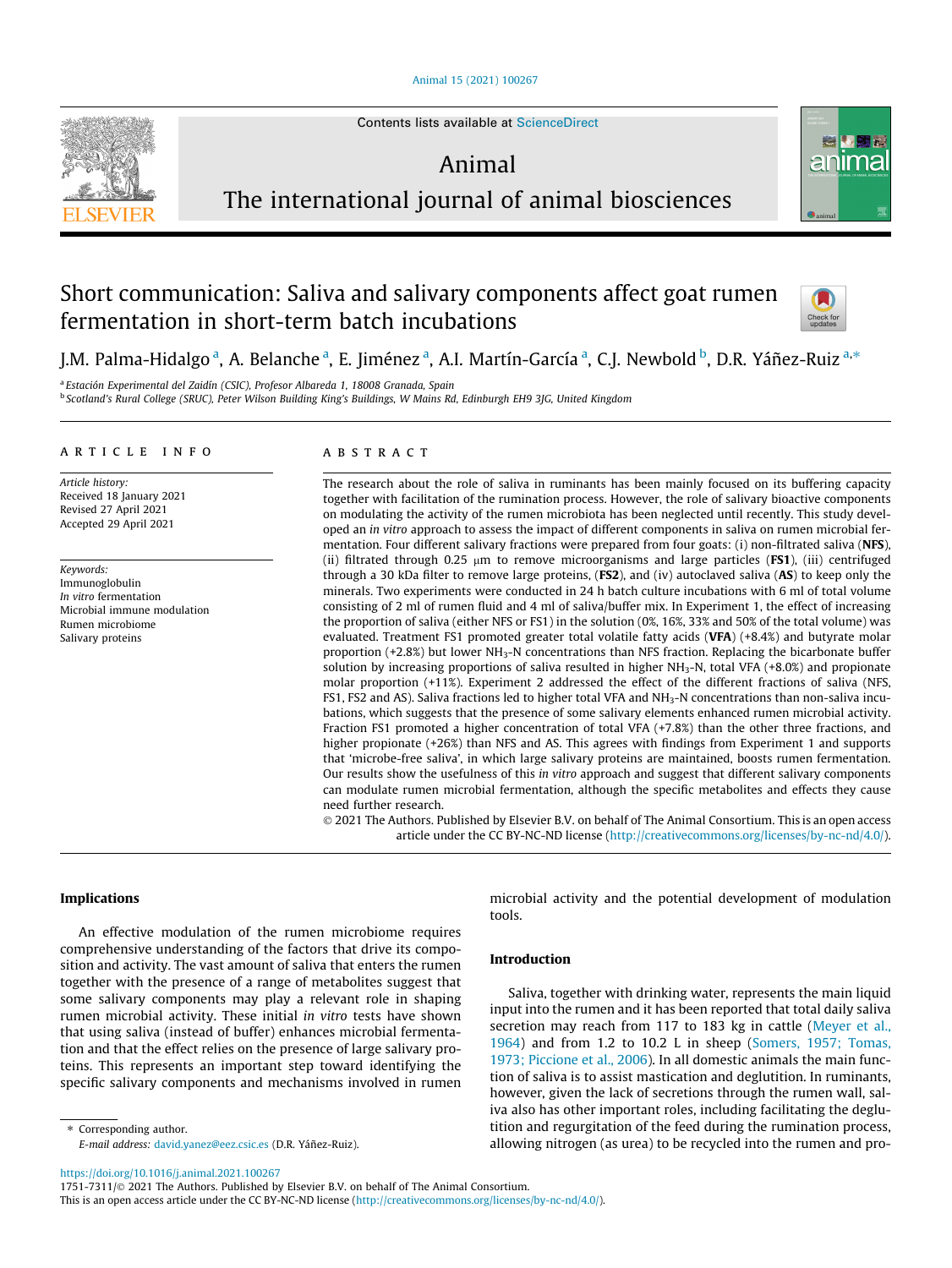<span id="page-2-0"></span>viding a buffered medium in which the rumen microbial activity can take place. The composition and volume of saliva that goes into the gastrointestinal tract depends on a number of variables such as the type of diet, water intake, the physiological stage of the animal, the frequency of mastication and the environmental temperature ([Humphrey & Williamson, 2001\)](#page-5-0). An essential component of ruminant saliva are the ions (mainly bicarbonates and phosphates), whose variable secretion rates are responsible for the buffering effect that helps balance rumen pH ([Nørgaard, 1993\)](#page-5-0), and counters volatile fatty acids (VFA) accumulation. Early studies [\(Mcdougall,](#page-5-0) [1948; Somers, 1957](#page-5-0)) focused on the saliva mineral composition and the factors affecting the rate of secretion. Despite the potential effect that such a great amount of fluid could have on rumen physiology, in addition to the numerous studies on the mineral composition of saliva, research on the bioactive components is relatively scarce. More recent studies have shown that the function of saliva may go beyond lubrication and pH buffering, as the composition might change in response to the presence of dietary components (i.e., tannins) in the diet [\(Salem et al., 2013\)](#page-5-0) and suggested potential interaction between some salivary components, specially proteins, and rumen fluid inoculum (i.e., microbiota) in in vitro incubations in sheep and goats [\(Salem et al., 2013\)](#page-5-0). The protein components of saliva have been suggested to play a major role in the rumen activity, both buffering pH (i.e. albumin) and regulating the microbiota (i.e. lysozyme, cytokines, immunoglobulins, [Fouhse](#page-5-0) [et al., 2017](#page-5-0)). Salivary immunoglobulins, especially secretory immunoglobulin A (IgA), are of particular importance due to their abundance and ability to modify symbiotic microbiota proliferation [\(Donaldson et al., 2018](#page-5-0)) and activity in the rumen [\(Fouhse](#page-5-0) [et al., 2017\)](#page-5-0), which might help explain the individual host specificity associated with the rumen microbiome in individual animals ([Weimer, 2015](#page-5-0)). Nonetheless, the extent to which the saliva exerts such modulatory control over the rumen microbiota still remains unknown. This study was designed to develop an in vitro approach to assess the impact of different components in saliva on rumen microbial fermentation. Preliminary results of this study have already been published in an abstract form [\(Palma-Hidalgo et al.,](#page-5-0) [2018\)](#page-5-0).

#### Material and methods

Animal procedures were conducted by trained personnel according to the Spanish Animal Experimentation guidelines (RD 53/2013) and protocols were approved by the Ethical Committee for Animal Research at EEZ-CSIC. Four non-lactating 3 years-old Murciano-Granadina goats were used as saliva donors. Saliva was sampled prior to providing the diet (80% oat hay, 20% commercial concentrate) for five consecutive days by swabbing the mouth with absorbent sponges (approximately  $7 \times 7$  cm) inserted in the mouth of the animals for 5 min. Declared composition  $(g/kg)$  of the commercial concentrate (Granulado Cabras Lactación, Macob, Granada, Spain) was 220 CP, 115 crude fiber, 85 ash, 60 fat, 5 lysine, 5 phosphorus, 3 sodium and 2 methionine; and the main ingredients were wheat bran, distillates from corn fermentation, sunflower cake and wheat. Saliva was extracted from the sponges by centrifugation at 190g for 10 min. Saliva from each animal was separated into four fractions: (i) Non-filtrated saliva (NFS) that was not processed further, (ii) Filtrated saliva 1, (FS1) that was centrifuged at 16,300g for 5 min and filtrated through 0.25  $\mu$ m pore size to remove microorganisms and large particles, (iii) Filtrated saliva 2, (FS2) that was initially processed as fraction FS1 and then centrifuged through a 30 kDa filter (Amicon@Ultra-15 Centrifugal Filter Devices) at 2 000g for 20 min to remove large proteins, including immunoglobulins, and (iv) Autoclaved saliva (AS) that consisted of NFS which was autoclaved for 30 min at 121  $\degree$ C to

denature active metabolites in the saliva but keeping the minerals. Each of the four fractions of saliva samples were pooled separately for each animal and stored at  $-80$  °C until further use. Total protein concentration was determined in each saliva fraction by spectrophotometry (Pierce™ BCA Protein Assay Kit, Thermo Fisher Scientific, Waltham, MA), and polyacrilamide gel electrophoresis at 4–12% gradient was performed (Invitrogen NuPAGE<sup>™</sup> Bis-Tris Mini Protein Gels, Thermo Fisher Scientific, Waltham, MA) to assess the effectiveness of the filtering and autoclaving processes on salivary proteins (Fig. 1). Twenty  $\mu$ g of each fraction was loaded in wells and the electrophoresis was run for 40 min at 180 V. Bands were stained using the Colloidal blue staining kit (Invitrogen, Thermo Fisher Scientific, Waltham, MA) and observed with a Gel Doc XR + System (BioRad Laboratories Inc., Hercules, CA, USA).

Two in vitro experiments were conducted to assess: (i) the effect of replacement of bicarbonate buffer solution with saliva (Experiment 1) and (ii) the impact of different saliva fractions (Experiment 2) on the rumen microbial fermentation. Both experiments used 24 h in vitro batch culture incubations in anaerobic conditions at 39  $\degree$ C in Hungate tubes with 6 ml of total volume consisting of 2 ml of rumen fluid and 4 ml of a saliva/buffer mix.

In Experiment 1, the tubes contained 2 ml fresh rumen fluid obtained from a single goat (rumen cannulated) before the morning feeding and adapted during two weeks to a diet consisting of 50:50 commercial concentrate:oat hay. Rumen fluid was then filtrated through double layer of cheese cloth, and mixed with 4 ml of saliva and/or bicarbonate buffer (3.5 g NaHCO<sub>3</sub> + 0.4 g (NH<sub>4</sub>)  $HCO<sub>3</sub>$  in 100 ml dH<sub>2</sub>O). A total of 32 incubation tubes were used following a  $2 \times 4$  factorial design including the incubation of two saliva fractions (NFS and FS1) and four increasing doses of saliva (0%, 16%, 33% and 50% of the total volume) as a replacement of bicarbonate buffer solution. These saliva samples were obtained from four donors ( $n = 4$ ) which were considered as experimental units. Incubation substrate consisted of 75 mg of the aforementioned commercial concentrate and 75 mg oat hay.

In Experiment 2, 54 incubation tubes were used to analyze the effect of four saliva fractions (NFS, AS, FS1 and FS2). These saliva fractions obtained from four saliva donors were incubated with rumen fluid obtained from three goats, different from saliva donors. Saliva fractions represented 66% of the total incubation



Fig. 1. Polyacrilamide gel illustrating the presence of different goat saliva metabolites. Lane 1 corresponds to Mark12<sup>TM</sup> molecular weight marker. Lanes 2-5 and 6-9 correspond to saliva fractions from the first and second saliva donor, respectively. NFS, non-filtered saliva; FS1, filtered saliva through 0.25 µm filter; FS2 filtered saliva through 30 kDa filter; AS, autoclaved saliva.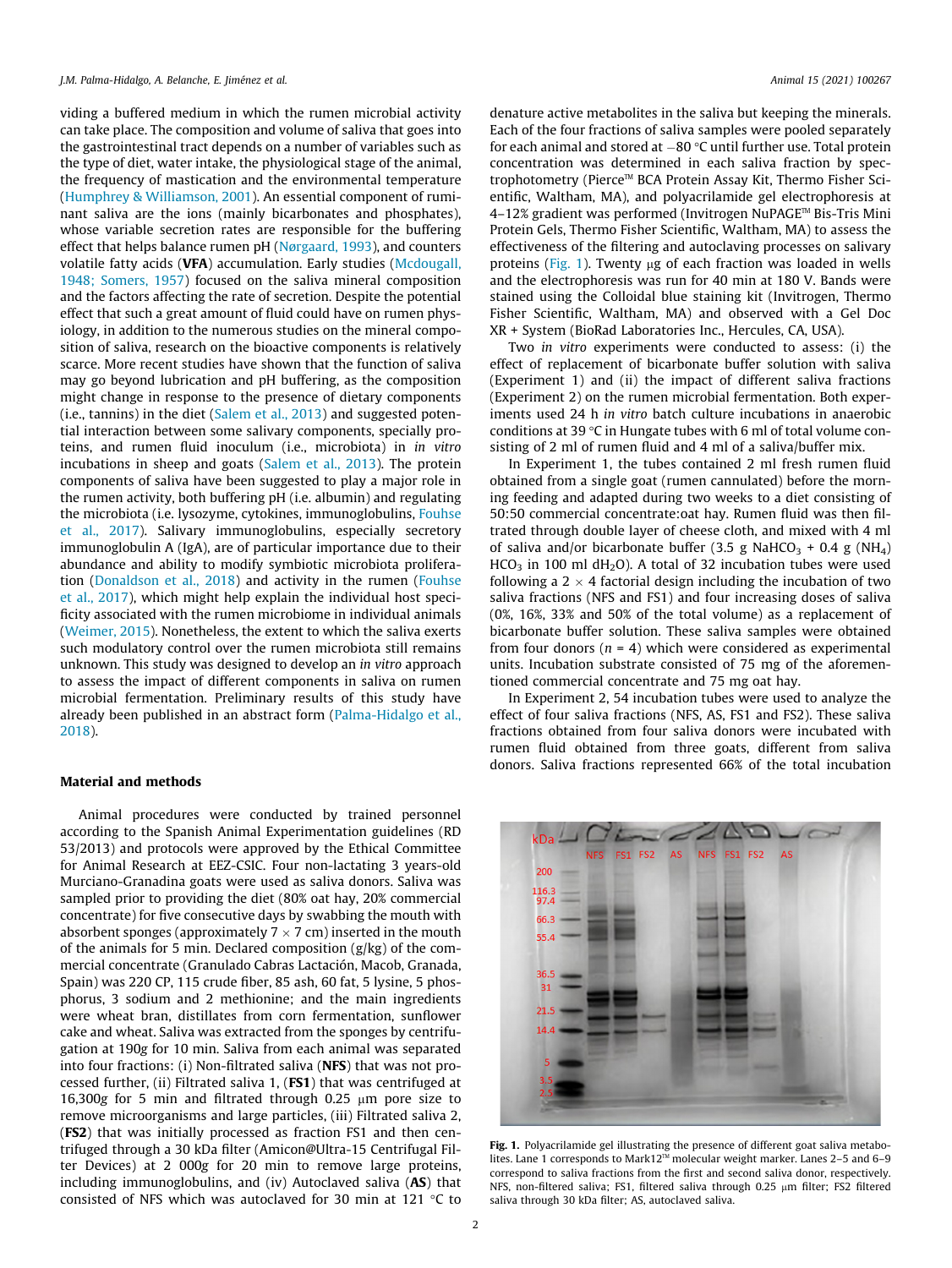volume and six control tubes (two for each rumen fluid) were used with the aforementioned bicarbonate buffer solution instead of saliva as negative control. In this incubation the amount of substrate was 30 mg commercial concentrate and 30 mg oat hay.

In both experiments, gas pressure in the headspace of tubes was measured at 2, 4, 7, 10 and 24 h using a Wide Range Pressure Meter (SperScientific LTD, Scottsdale, AZ, USA), which then was transformed into volume units by the ideal gas law. Incubation pH was measured at the beginning and end of incubations. At 24 h, incubation was stopped by opening the bottles, then samples were taken to determine the concentration of NH<sub>3</sub>-N by spectrophotometry (Victor X microplate reader, Perkin Elmer, Waltham, MA) and volatile fatty acids by gas chromatography (AutoSystem gas chromatograph, Perkin Elmer, Waltham, MA). In Experiment 1, results were statistically analyzed as a  $2 \times 4$  factorial ANOVA: the effect of the saliva fraction (NFS vs FS1), the saliva proportion (0% vs 16% vs 33% vs 50%) and their interaction were considered as fixed effects, whereas the saliva donor (animal 1–4) was considered as a random effect. In Experiment 2, a one-way ANOVA was used with the saliva fraction (NFS vs FS1 vs FS2 vs AS) as the only fixed effect whereas the saliva donor (animals 1–4) and the rumen liquid donor (animals 5–7) were considered as random blocking factors. When significant effects were detected, means were compared by Fisher's protected LSD-test using the SPSS software (IBM Corp., Version 21.0, New York, USA). Effects were considered significant at  $P < 0.05$  and tendency to difference at  $P < 0.1$ .

#### Results and discussion

The determination of the protein concentration using a commercial kit resulted in significant differences between the FS2 saliva (mean =  $212 \mu g/ml$ ) and the NFS, FS1 and AS saliva samples  $(P < 0.001)$ . No differences were found between these three saliva samples (908, 882, 992  $\mu$ g/ml; respectively). The protein concentration did not decrease in the AS saliva because the kit's first chemical reaction can be prompted with peptides comprising as few as three amino acid residues. Polyacrilamide gradient gel electrophoresis ([Fig. 1\)](#page-2-0) illustrated the effect of the two filtration treatments (FS1 and FS2) and autoclaving on the protein bands visualized in each saliva fraction. Saliva obtained from NFS and FS1 filtrations presented similar band patterns, given that only microbial and epithelial cells and large size feed particles were removed from FS1. In both cases, bands corresponded to proteins both larger and smaller than 30 kDa. It was assumed that these bands included transporting proteins, especially serum albumin, which comprises over 50% of the total salivary proteins and whose precursor have been previously identified within the 70 kDa and 28 kDa regions [\(Lamy et al., 2009\)](#page-5-0). Some of those bands may also correspond to large proteins involved in immune response such as IgA and immunoglobulin G ([Dietzen, 2018; Janeway et al., 2001\)](#page-5-0). Indeed, Immunoglobulin heavy chain C region and Immunoglobulin gamma 2 heavy chain C region (a component of immunoglobulin G) have been previously identified in saliva from sheep and goat, respectively, around the 50 kDa region ([Lamy et al., 2009\)](#page-5-0) and may correspond to the bands found in the samples close to 55.4 kDa. Saliva obtained from FS2 only presented bands corresponding to proteins smaller than 25 kDa, therefore all the aforementioned high molecular weight proteins were not present. Small proteins and polypeptides such as lysozyme and most cytokines and antimicrobial peptides could pass through FS2 filtration [\(Stenken & Poschenrieder, 2015](#page-5-0)). Lysozyme molecular weight (14.3 kDa, [Canfield, 1963\)](#page-5-0) matches the profuse bands just below 14.4 kDa, whereas the rest of the bands below 30 kDa are compatible with cathelicidin antimicrobial peptides and hemoglobin subunits ([Lamy et al., 2009](#page-5-0)). Despite the significant role that most of these molecules could play in the control of microorganisms entering the GIT [\(Fouhse et al., 2017\)](#page-5-0), very few studies have explored their expression and activity in saliva from any animal other than humans. Interestingly, [Lamy et al., \(2009\)](#page-5-0) reported that the region between 25 kDa and 35 kDa is the most discriminant for the salivary proteome across individuals and ruminant species. Unlike the other saliva fractions, no bands were detected in the AS fraction as a result of effective protein removal.

Experiment 1 ([Table 1](#page-4-0)) showed that FS1 saliva promoted greater (+8.4%) total VFA and lower ( $-17%$ ) NH<sub>3</sub>-N concentrations  $(P < 0.01)$  than NFS fraction. More VFAs produced when incubating with FS1 saliva may be a consequence of the absence of salivary microorganisms which could potentially compete with the autochthonous rumen microbiota, hindering its fermentative activity. The removal of microbial cells in FS1 may explain the lower NH<sub>3</sub>-N concentrations due to provision of live or dead microbial cells to extensive proteolysis of their proteins [\(Belanche et al.,](#page-5-0) [2012\)](#page-5-0). The molar proportion of both branched short-chain fatty acids (isobutyrate and isovalerate) and valerate was higher in NFS than FS1 containing incubations ( $P < 0.01$ ), indicating greater proteolysis in the incubations containing NFS. Gas production and the concentration of the two major rumen VFA (acetate and propionate) were unchanged as a result of saliva filtration.

Replacing the bicarbonate buffer solution by increasing proportions of saliva had a substantial effect on most fermentation parameters ([Table 1\)](#page-4-0), such as higher  $NH<sub>3</sub>-N$  (up to + 23%), total VFA (+8.0%) and propionate molar proportion (+11%), whereas other parameters decreased (pH, gas production and acetate molar proportion). Unlike the bicarbonate buffer, both NFS and FS1 salivary fractions contain a range of proteins that have been suggested to enhance microbial activity in the gut (Fouhse et al.,  $2017$ ). NH<sub>3</sub>-N was increased and the acetate:propionate ratio decreased as a consequence of the increasing proportion of saliva ( $P < 0.05$ ). Butyrate molar proportion was significantly different among the four proportions of saliva used ( $P < 0.01$ ). The increase in total VFA and  $N-NH<sub>3</sub>$  concentrations suggest that some salivary components might foster microbial hydrolysis activity, which may be related to the drop in the incubation pH. Indeed, a previous study in which tannins-rich substrates were pre-incubated with saliva from sheep or goats adapted to different diets and then incubated with rumen fluid showed a greater substrate degradation than when these substrates were pre-incubated with artificial saliva [\(Ammar et al.,](#page-5-0) [2013\)](#page-5-0). In order to avoid the low values in the incubation pH and potential impairment of microbial fermentation, it was decided to decrease the amount of substrate to be used in experiment 2.

Experiment 2 ([Table 2\)](#page-4-0) addressed the effect of the different fractions of saliva on rumen fermentation pattern. Bicarbonate buffer solution (used as control) promoted a similar pH in all four saliva fractions, suggesting that both (buffer and saliva fractions) are effective in maintaining appropriate rumen pH; however, saliva fractions led to greater total VFA and  $NH<sub>3</sub>$ -N concentrations, which suggests that the presence of some salivary elements enhanced rumen microbial activity. Despite the initial pH being similar in all treatments, final pH after 24 h significantly diverged across salivary fractions (lower values with FS1 and FS2 compared to NFS and AS;  $P = 0.001$ ). These pH differences partially concur with the higher NH<sub>3</sub>-N concentrations (+35%;  $P < 0.001$ ) found with NFS and AS saliva in comparison to the other two. On the contrary, no significant differences were found in total VFA concentration between NFS, FS2 and AS, while they were significantly higher with FS1 (+7% on average;  $P < 0.001$ ). This agrees with findings from Experiment 1 and supports that 'microbe-free saliva', in which large salivary proteins are maintained, boosts rumen fermentation. Incubation with FS1 also resulted in the highest gas production of all treatments (+5% on average,  $P < 0.001$ ). The fermentation patterns, represented by the relative abundances of each VFA, differed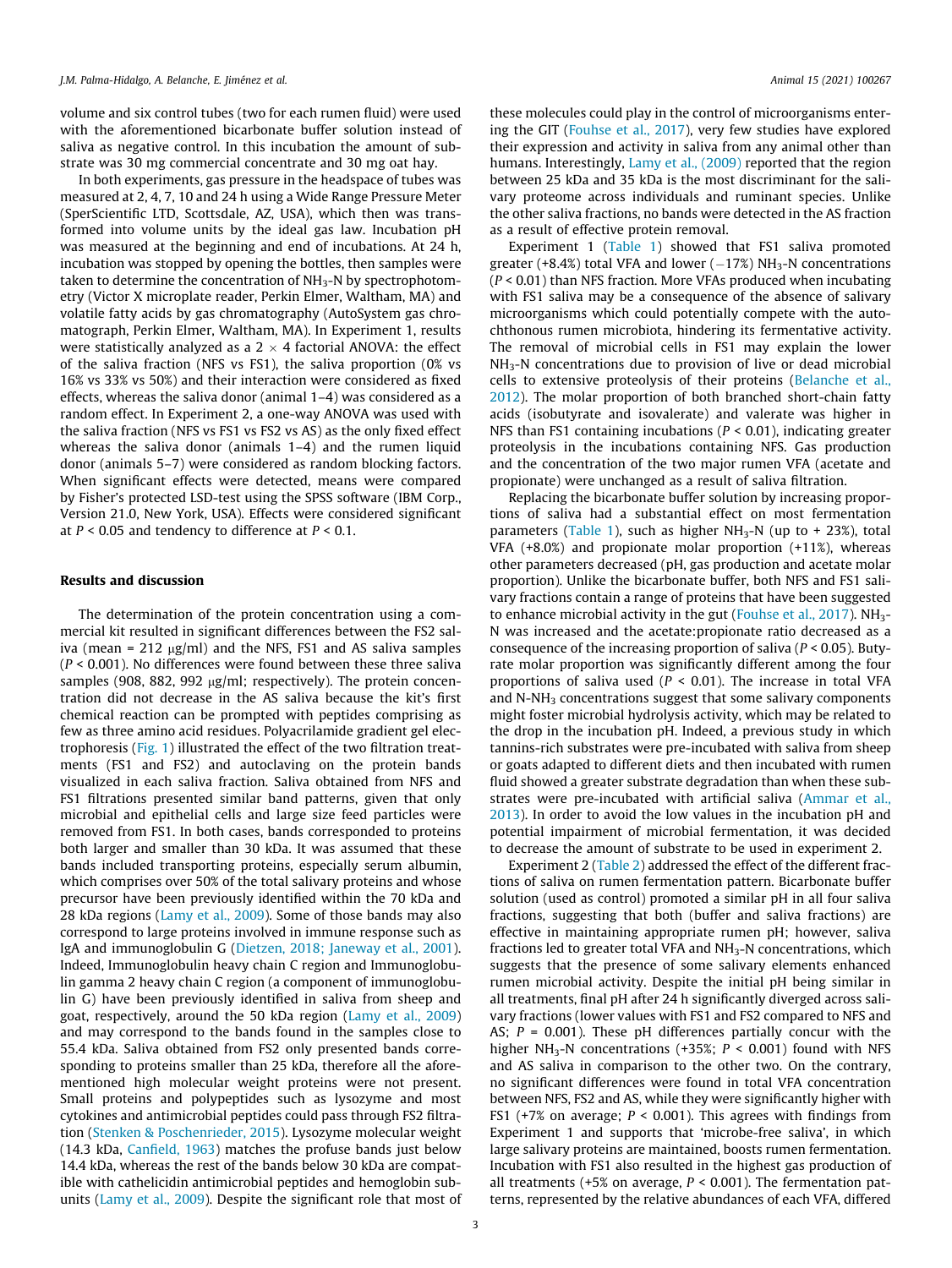#### <span id="page-4-0"></span>Table 1

Effect of increasing the proportions of two goat saliva fractions to replace an artificial buffer on in vitro rumen fermentation (Experiment 1).

|                       | Saliva fraction |                 | Saliva proportion |                     |                    |                   |            | P-value  |            |             |
|-----------------------|-----------------|-----------------|-------------------|---------------------|--------------------|-------------------|------------|----------|------------|-------------|
|                       | <b>NFS</b>      | FS <sub>1</sub> | 0%                | 16%                 | 33%                | 50%               | <b>SEM</b> | Fraction | Proportion | Interaction |
| Initial pH            | 6.94            | 6.89            | 6.85              | 6.90                | 6.98               | 6.94              | 0.052      | 0.189    | 0.109      | 0.647       |
| Final pH (after 24 h) | 5.50            | 5.50            | 5.63 <sup>a</sup> | 5.51 <sup>b</sup>   | 5.47 <sup>b</sup>  | 5.40 <sup>c</sup> | 0.022      | 0.748    | < 0.001    | 0.071       |
| Gas Production (ml)   | 22.4            | 22.8            | 23.9 <sup>a</sup> | 23.9 <sup>a</sup>   | $22.3^{b}$         | $20.2^{\circ}$    | 0.423      | 0.217    | < 0.001    | 0.455       |
| $NH_3-N$ (mg/dl)      | 35.1            | 29.1            | 28.7 <sup>c</sup> | 29.8 <sup>bc</sup>  | 34.3 <sup>ab</sup> | 35.3 <sup>a</sup> | 2.337      | 0.001    | 0.023      | 0.176       |
| Total VFA (mM)        | 214             | 232             | $212^b$           | 221 <sup>a</sup>    | 228 <sup>a</sup>   | 229 <sup>a</sup>  | 4.734      | < 0.001  | 0.001      | 0.882       |
| Acetate (%)           | 61.4            | 61.0            | 62.6 <sup>a</sup> | 61.9 <sup>a</sup>   | 60.8 <sup>b</sup>  | 59.7 <sup>c</sup> | 0.495      | 0.303    | < 0.001    | 0.120       |
| Propionate (%)        | 20.9            | 21.1            | 19.9 <sup>c</sup> | 20.7 <sup>bc</sup>  | 21.4 <sup>ab</sup> | $22.0^{\rm a}$    | 0.418      | 0.331    | < 0.001    | 0.750       |
| Isobutyrate $(\%)$    | 0.68            | 0.63            | 0.61              | 0.66                | 0.68               | 0.65              | 0.024      | 0.007    | 0.080      | 0.002       |
| Butyrate (%)          | 14.3            | 14.7            | $14.4^{bc}$       | 14.1 <sup>c</sup>   | $14.5^{b}$         | 15.0 <sup>a</sup> | 0.200      | 0.034    | 0.003      | < 0.001     |
| Isovalerate (%)       | 1.09            | 0.97            | 0.96 <sup>b</sup> | 1.05 <sup>a</sup>   | 1.08 <sup>a</sup>  | $1.03^{ab}$       | 0.033      | < 0.001  | 0.017      | 0.028       |
| Valerate (%)          | 1.62            | 1.54            | 1.50 <sup>b</sup> | $1.54^{\mathrm{b}}$ | 1.63 <sup>a</sup>  | $1.65^{\rm a}$    | 0.036      | 0.004    | 0.001      | 0.330       |
| Ac/Pr                 | 2.95            | 2.90            | 3.14 <sup>a</sup> | 2.99 <sup>b</sup>   | 2.85 <sup>c</sup>  | 2.72 <sup>c</sup> | 0.071      | 0.354    | < 0.001    | 0.514       |

NFS, non-filtered saliva; FS1, filtered saliva through 0.25 µm pore size filter; VFA: volatile fatty acids; Ac/Pr: acetate/propionate ratio.

a-cWithin a row means with different superscripts differ.

#### Table 2

Effect of using different fractions of goat saliva on in vitro rumen fermentation (Experiment 2).

|                       | Saliva fraction   |                   |                   |                    |            |         |
|-----------------------|-------------------|-------------------|-------------------|--------------------|------------|---------|
|                       | <b>NFS</b>        | FS1               | FS <sub>2</sub>   | AS                 | <b>SEM</b> | P-Value |
| Initial pH            | 7.03              | 7.02              | 7.02              | 6.99               | 0.014      | 0.176   |
| Final pH (after 24 h) | 6.51 <sup>a</sup> | 6.39 <sup>b</sup> | 6.41 <sup>b</sup> | 6.48 <sup>a</sup>  | 0.021      | 0.001   |
| Gas Production (ml)   | 11.5 <sup>c</sup> | 12.3 <sup>a</sup> | $12.1^{\rm b}$    | 11.7 <sup>bc</sup> | 0.139      | < 0.001 |
| $NH_3-N$ (mg/dl)      | 35.4 <sup>a</sup> | 30.7 <sup>b</sup> | 26.2 <sup>c</sup> | 31.8 <sup>ab</sup> | 1.388      | < 0.001 |
| Total VFA (mM)        | 103 <sup>b</sup>  | 111 <sup>a</sup>  | 105 <sup>b</sup>  | 103 <sup>b</sup>   | 1.095      | < 0.001 |
| Acetate (%)           | 61.3 <sup>a</sup> | 56.2 <sup>b</sup> | 57.2 <sup>b</sup> | 61.4 <sup>a</sup>  | 0.439      | < 0.001 |
| Propionate (%)        | $21.4^{b}$        | 26.3 <sup>a</sup> | 25.7 <sup>a</sup> | 20.9 <sup>b</sup>  | 0.434      | < 0.001 |
| Isobutyrate (%)       | 1.31 <sup>a</sup> | 1.16 <sup>b</sup> | 1.04 <sup>c</sup> | 1.25 <sup>a</sup>  | 0.020      | < 0.001 |
| Butyrate (%)          | 12.1              | 12.7              | 12.8              | 12.5               | 0.232      | 0.114   |
| Isovalerate (%)       | 2.19 <sup>a</sup> | 1.94 <sup>b</sup> | 1.70 <sup>c</sup> | 2.15 <sup>a</sup>  | 0.050      | < 0.001 |
| Valerate (%)          | 1.70              | 1.71              | 1.59              | 1.71               | 0.044      | 0.202   |
| Ac/Pr                 | 2.98 <sup>a</sup> | $2.25^{b}$        | 2.35 <sup>b</sup> | 3.06 <sup>a</sup>  | 0.052      | < 0.001 |

NFS, non-filtered saliva; FS1, filtered saliva through 0.25 µm filter; FS2 filtered saliva through 30 kDa filter; AS, autoclaved saliva; VFA: volatile fatty acids; Ac/Pr: acetate/ propionate ratio.

a–cWithin a row means with different superscripts differ. The buffer column was used as control but not included in the statistical analysis.

across fractions of saliva. NFS and AS both resulted in similar acetate and propionate proportions. As for FS1 vs. FS2, no differences were observed regarding acetate and propionate molar proportions. However, FS1 and FS2 promoted notably higher propionate (+23%) and lower (-8%) acetate molar proportions compared to NFS (P < 0.001).

Experiment 2 showed similar effects with the NFS and AS fractions (Table 2). This could be seen as contradictory, given that they only share the mineral component of saliva, while NFS and filtrated fractions also share the protein components. Differences in rumen fermentation when incubating with filtrated or non-filtrated saliva suggest a modulatory role of salivary microbiota and proteins on the rumen fermentation. This is supported by the significantly higher gas production (+5.1%), total VFA concentration (+7.8%) and propionate molar proportion (+26%) observed in FS1 than in AS, suggesting proteins with molecular weight over 30 kDa (including immunoglobulins) may play a key role in modulating rumen microbiota activity. [Fouhse et al. \(2017\) and Tsuruta et al. \(2012\),](#page-5-0) demonstrated that salivary secretory IgA from cattle could bind to symbiotic rumen bacteria, here this observation is expanded to show that this can affect the pattern of fermentation in the rumen. [Ammar et al.](#page-5-0) [\(2013\)](#page-5-0) suggested possible interactions between saliva and rumen inoculum from sheep and goats. Given the high specificity of Ig, it would be interesting to assess their role between species or across individuals in longer term incubations periods in which salivary components and rumen microbiota can interact in a fully stabilized ecosystem.

#### Conclusion

Our results show that the in vitro model in which rumen fluid is incubated with saliva collected from animals is a useful research tool and indicates that some salivary components modulate rumen microbial fermentation. In particular, microbe-free filtrated saliva and its bioactive components have shown to increase rumen fermentative activity compared with incubation with non-filtrated or autoclaved saliva. The individual role of specific salivary metabolites and the impact across different individual animals require further research.

#### Ethics approval

Animal procedures were conducted by trained personnel according to the Spanish Animal Experimentation guidelines (RD 53/2013) and protocols were approved by the Ethical Committee for Animal Research at EEZ-CSIC.

#### Data and model availability statement

None of the data were deposited in an official repository. The data that support the study findings are available upon request.

#### Author ORCIDs

J.M. Palma Hidalgo: [https://orcid.org/0000-0002-6237-1822.](https://orcid.org/0000-0002-6237-1822)